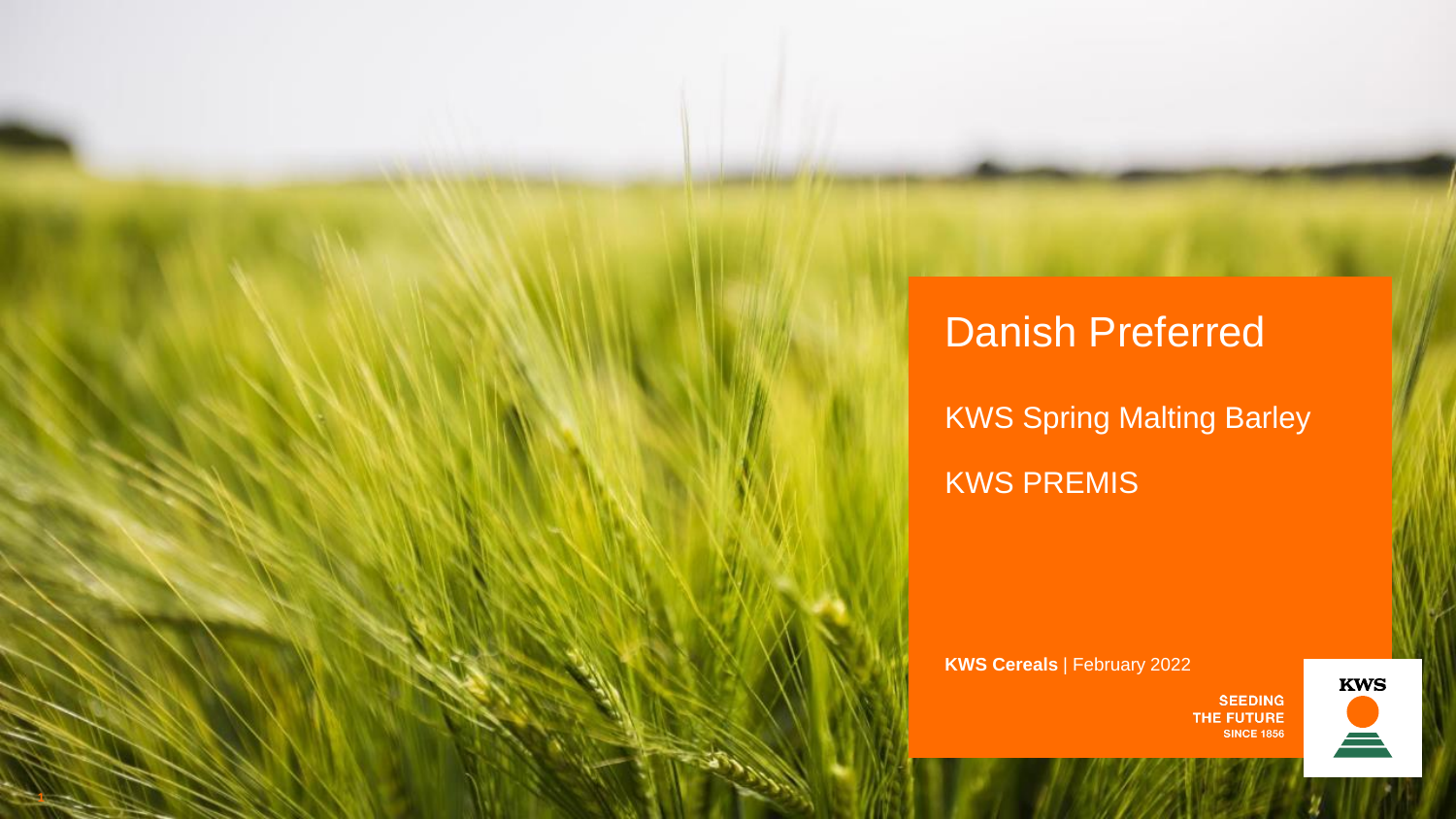### KWS PREMIS **Status**

#### **KWS PREMIS**

- **EU** registration
- **-** Approved on French variety list 2022. EU catalogue
- **Tested 2 years in Danish VCU**
- CBMO
	- **EXPEDED FRACCEPTED FOR THE CONTER FRACE**
- Danish Preferred
	- Applied for Danish Preferred. Stress-test results mid-February 2022
- **Applied and tested in several EU countries, including Baltics, Sweden and Finland**

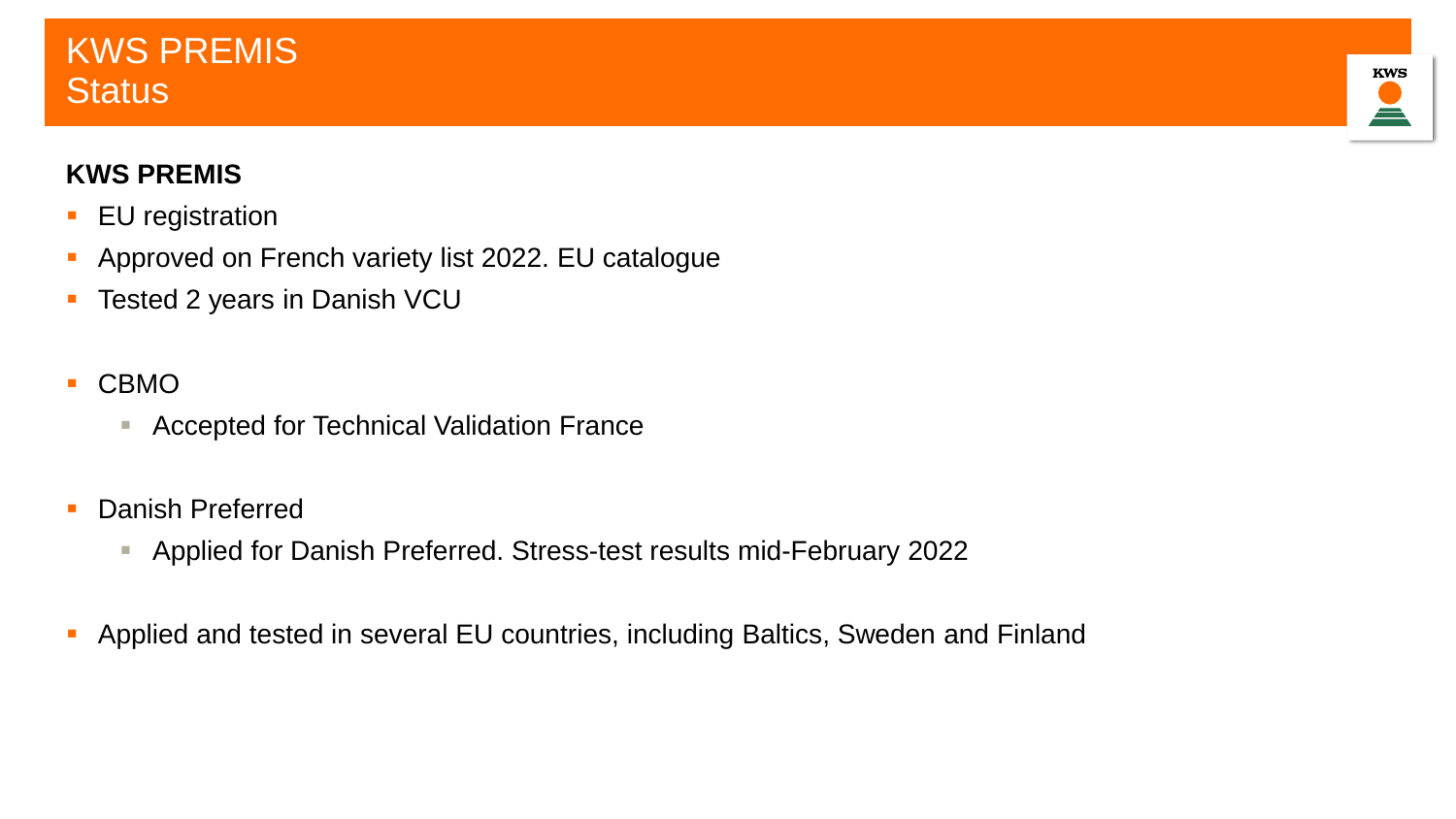

|                   |                               | Landsforsøg<br><b>Relative yield</b> |                  |      | <b>Raw protein</b><br>(%) | Grading >2,5 mm<br>(%) |      |      | Grading >2,8 mm<br>(%) | <b>Hectolitre weight</b><br>(kg/h) |      |
|-------------------|-------------------------------|--------------------------------------|------------------|------|---------------------------|------------------------|------|------|------------------------|------------------------------------|------|
|                   | <b>Mean 20-21</b><br>$(n=20)$ | 2021<br>$(n=10)$                     | 2020<br>$(n=10)$ | 2021 | 2020                      | 2021                   | 2020 | 2021 | 2020                   | 2021                               | 2020 |
| <b>KWS PREMIS</b> | 104                           | 102                                  | $105*$           | 10,3 | 9,5                       | 96                     | 97   | 83   | 86                     | 67,2                               | 68,6 |
| <b>Laureate</b>   | 104                           | 104                                  | 103              | 10,4 | 10,1                      | 98                     | 97   | 91   | 89                     | 66,8                               | 68,4 |
| <b>RGT Planet</b> | 100                           | 98                                   | 102              | 10,3 | 10,2                      | 97                     | 97   | 86   | 87                     | 67,8                               | 69,1 |
| <b>Mixture</b>    | 100                           | 100                                  | 100              | 10,5 | 10,2                      | 96                     | 96   | 80   | 79                     | 67,9                               | 69,0 |

\*VCU (n=5)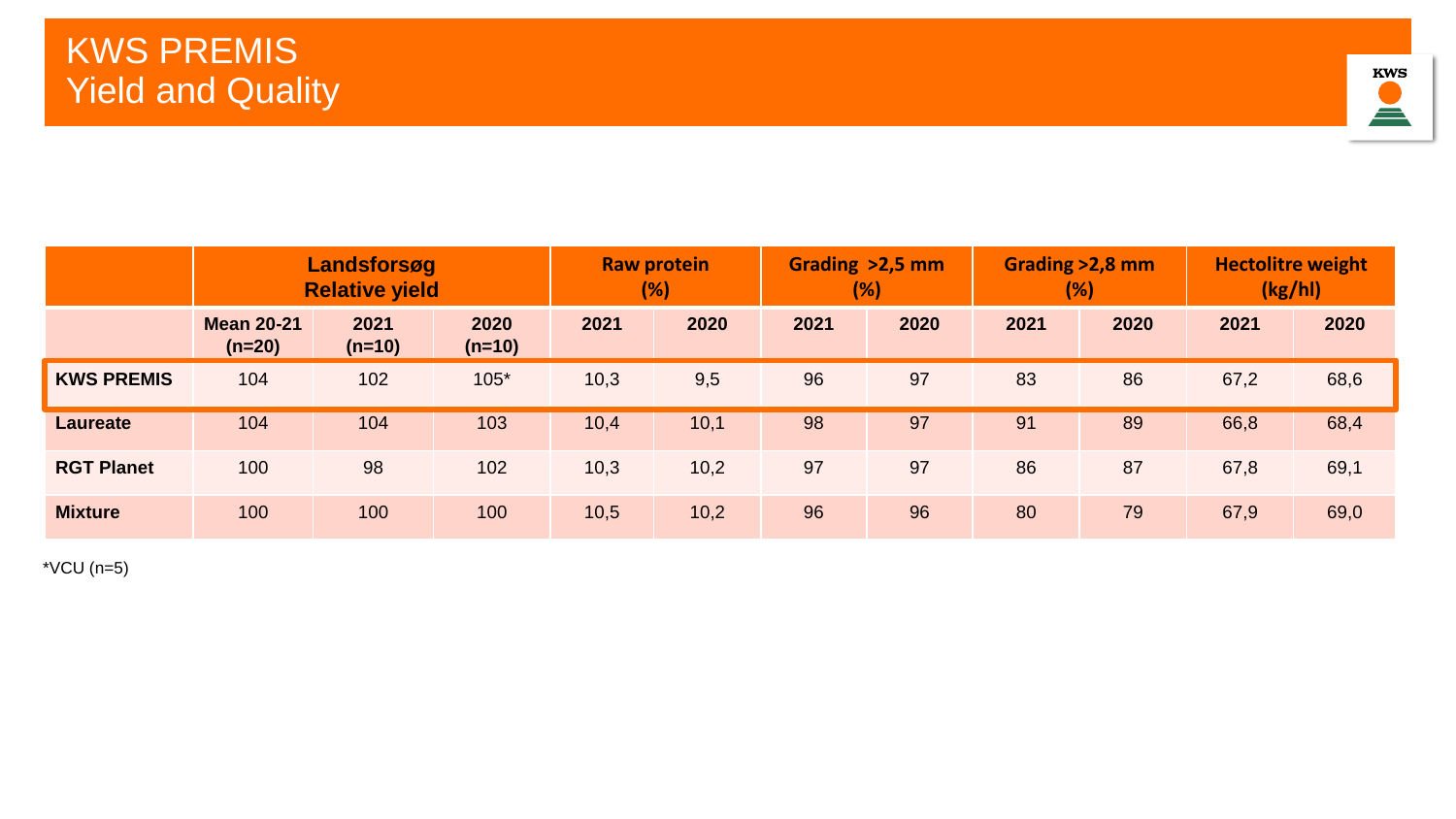

|                   | <b>Fungicide</b><br>respons<br>(hkg/ha) |        | <b>Barley rust</b><br><b>Nematode</b><br>(%) |                          | Rhynchosporium<br>$(\%)$ |                | <b>Net blotch</b><br>(%) |      | Ramularia<br>(%) |                  |                |      |      |
|-------------------|-----------------------------------------|--------|----------------------------------------------|--------------------------|--------------------------|----------------|--------------------------|------|------------------|------------------|----------------|------|------|
|                   | 2021                                    | 2020   |                                              | Race                     | Race<br>Ш.               | 2021           | 2020                     | 2021 | 2020             | 2021             | 2020           | 2021 | 2020 |
| <b>KWS PREMIS</b> | 8,5                                     | $\sim$ | mlo                                          | $\mathsf{R}$             | R.                       | $\overline{7}$ | 2,8                      | 1,4  | 2,4              | 0,18             | $\overline{0}$ | 9    | 28   |
| <b>Laureate</b>   | 8,8                                     | 5,3    | mlo                                          | S.                       | <sub>S</sub>             | 5 <sup>5</sup> | 3,9                      | 2,6  | 5 <sup>5</sup>   | 0,09             | $\overline{0}$ | 8    | 20   |
| <b>RGT Planet</b> | 9,8                                     | 7,2    | mlo                                          | $\mathsf{R}$             | $\mathsf{R}$             | 12             | $\bf 8$                  | 2,2  | 7                | 18               | 26             | 13   | 26   |
| <b>Mixture</b>    | 7,8                                     | 6,6    | $\sim$                                       | $\overline{\phantom{0}}$ | $\overline{\phantom{a}}$ | 11             | 10                       | 3,7  | 16               | $6 \overline{6}$ |                | 14   | 23   |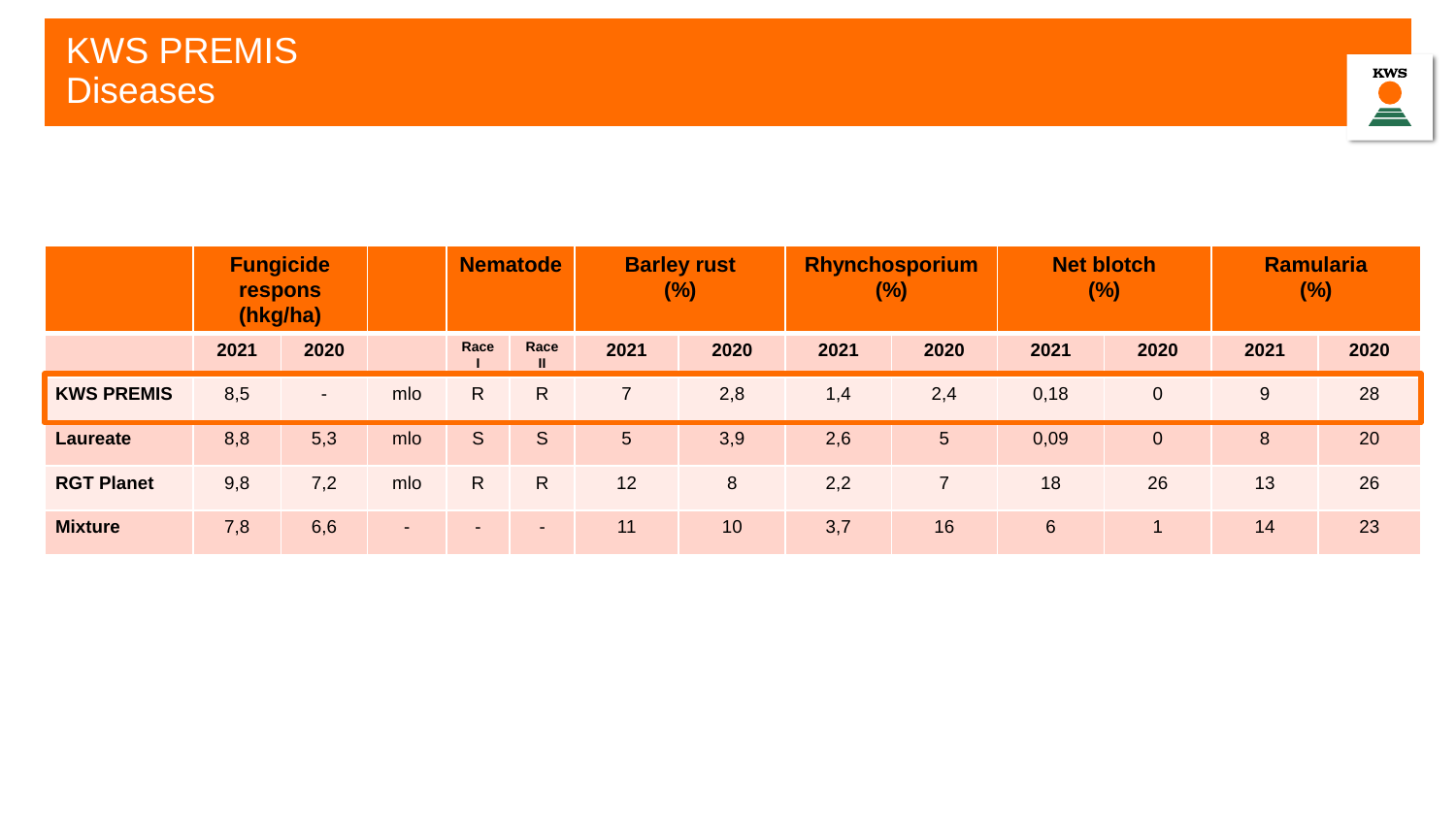

|                   | <b>Maturity</b><br>(date) |            | <b>Straw length</b><br>(cm) |      | <b>Lodging, FUT</b><br>$(0 - 10)$ |      | <b>Lodging, OBS</b><br>$(0 - 10)$ |                | <b>Ear breaking</b><br>$(0 - 10)$ |      | <b>Straw breaking</b><br>$(0 - 10)$ |      |
|-------------------|---------------------------|------------|-----------------------------|------|-----------------------------------|------|-----------------------------------|----------------|-----------------------------------|------|-------------------------------------|------|
|                   | 2021                      | 2020       | 2021                        | 2020 | 2021                              | 2020 | 2021                              | 2020           | 2021                              | 2020 | 2021                                | 2020 |
| <b>KWS PREMIS</b> | $25 -$ Jul                | $25 -$ Jul | 63                          | 69   | 1,1                               |      | $\overline{0}$                    | $\overline{0}$ | 1,3                               |      | 3,8                                 | 2,3  |
| <b>Laureate</b>   | 26-Jul                    | $29 -$ Jul | 70                          | 70   | $\mathbf{1}$                      |      | $\overline{0}$                    | $\overline{0}$ | 0,7                               | 4,3  | 3,5                                 | 3,5  |
| <b>RGT Planet</b> | $26$ -Jul                 | $28 -$ Jul | 70                          | 76   | 1,1                               | 0,9  | $\overline{0}$                    | $\overline{0}$ | 0,3                               | 3,7  | 2,8                                 | 4,5  |
| <b>Mixture</b>    | $25 -$ Jul                | $26$ -Jul  | 66                          | 70   | 0,9                               | 0,8  | 0,8                               | 0,1            | 0,3                               | 2,3  | $\overline{2}$                      | 2,0  |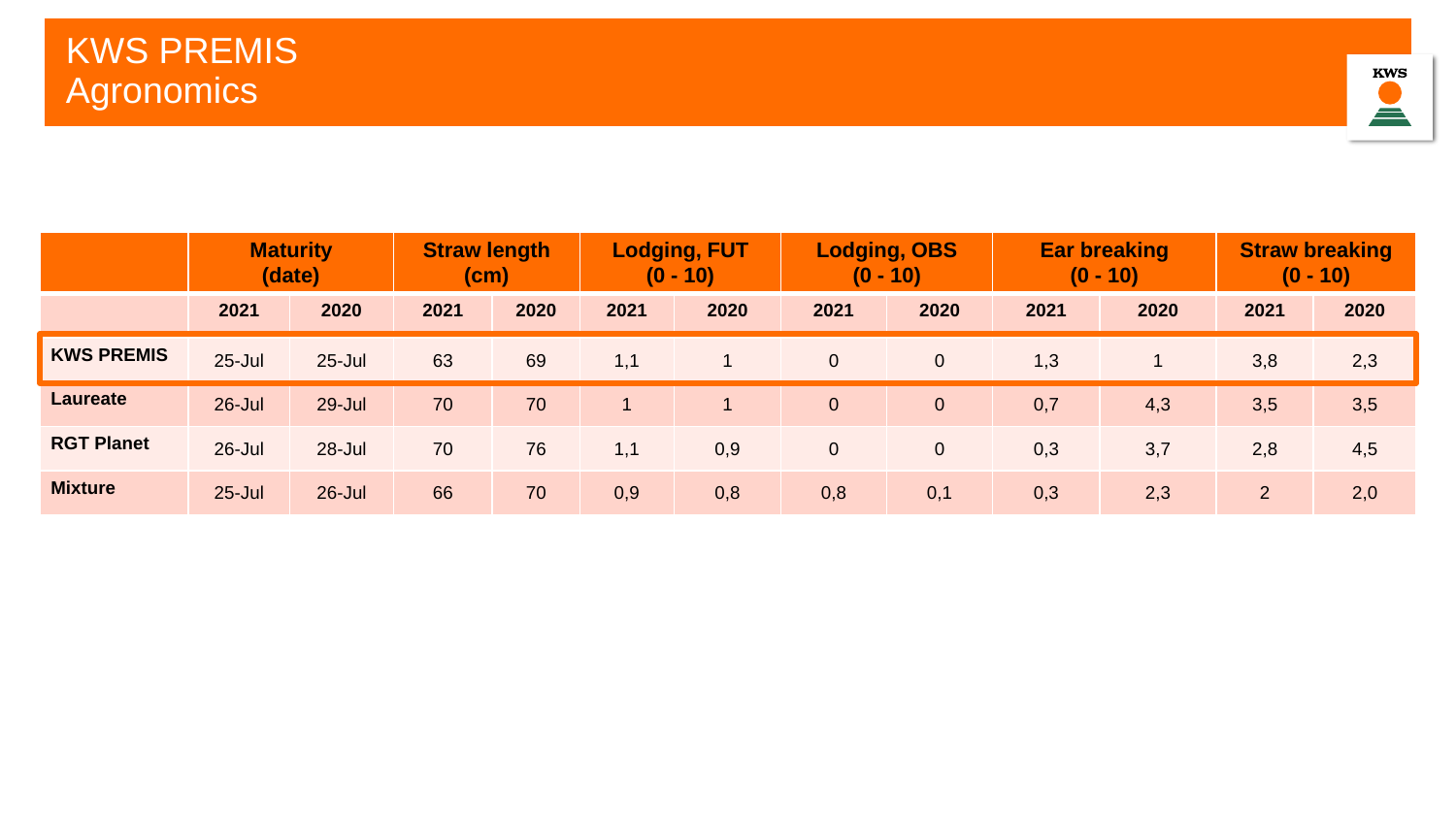### KWS PREMIS Sweden



| <b>SWEDEN</b><br>2021    |              | 2021             |           |             |                  |                   |            |               |                             |      |                     |                       |
|--------------------------|--------------|------------------|-----------|-------------|------------------|-------------------|------------|---------------|-----------------------------|------|---------------------|-----------------------|
| Spring barley 2021       | <b>YIELD</b> | 85% DM           | Ripening  | Lodging     | <b>Brackling</b> | <b>Height</b>     | Specific   | Protein       | <b>Starch</b>               |      | Sieving Brown- Net- |                       |
|                          |              |                  |           | $0 = 100\%$ | $0 = no$         |                   |            |               |                             | >2,5 |                     |                       |
|                          | untreated    | treated          |           | lodging     | brackling        |                   | weight     |               |                             | mm   | rust                | $\blacksquare$ blotch |
|                          |              | dt/ha dt/ha      | days      | $0-100*$    | $0-100$ *        | lcm *             | g/lindex   | $\frac{0}{0}$ | $\%$                        | $\%$ | $\%$                | %                     |
| <b>KWS KWS Premis</b>    |              | 63,0 65,7 104    | 101<br>99 | 88          | 31<br>98         | 157<br>59 101 676 |            |               | 101 12,1 97 60,6 101 98 101 |      |                     |                       |
| $\mathbf C$<br>lLaureate |              | 63,0 65,7<br>104 | 102 100   | 100<br>89   | 17               | 86<br>59 101      | 669<br>100 |               | 12,2 98 60,5 100 98 101     |      |                     | $5\overline{)}$       |
| <b>RGT Planet C</b>      |              | 59,6 64,4 101    | 102 100   | 82          | 91<br>32         | 164<br>63 106 677 | 101        |               | 12,3 98 60,5 100 98 100     |      | 14                  | 14                    |